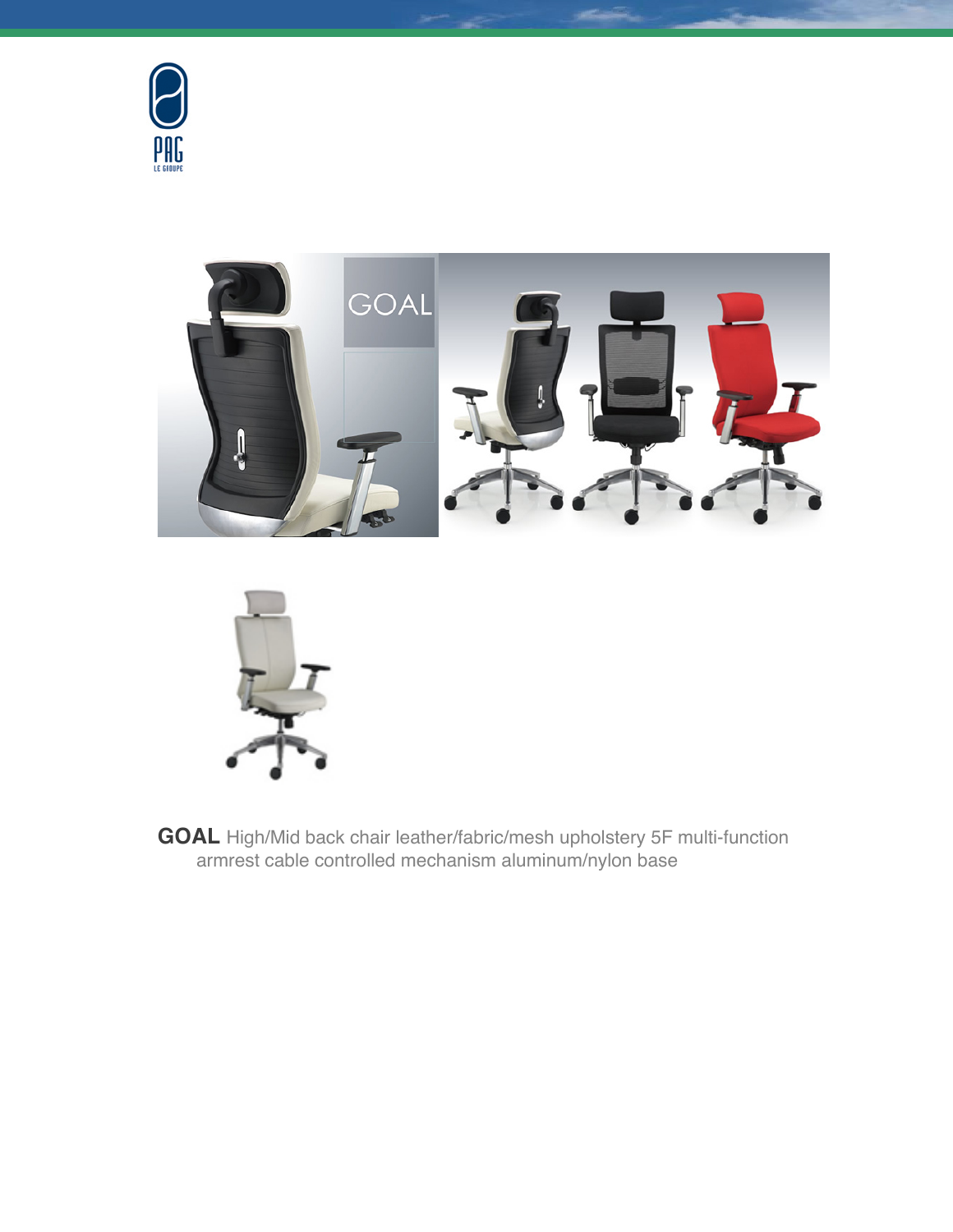



**PFT-B** High Back chair weight balancing, synchronized mechanism adjustable headrest and lumbar support



**PFT-C** High Back chair (leather) weight balancing, synchronized mechanism adjustable headrest and lumbar support



**NXT** High/Mid back chair (leather/vinyl) cable controlled synchronized mechanism aluminum base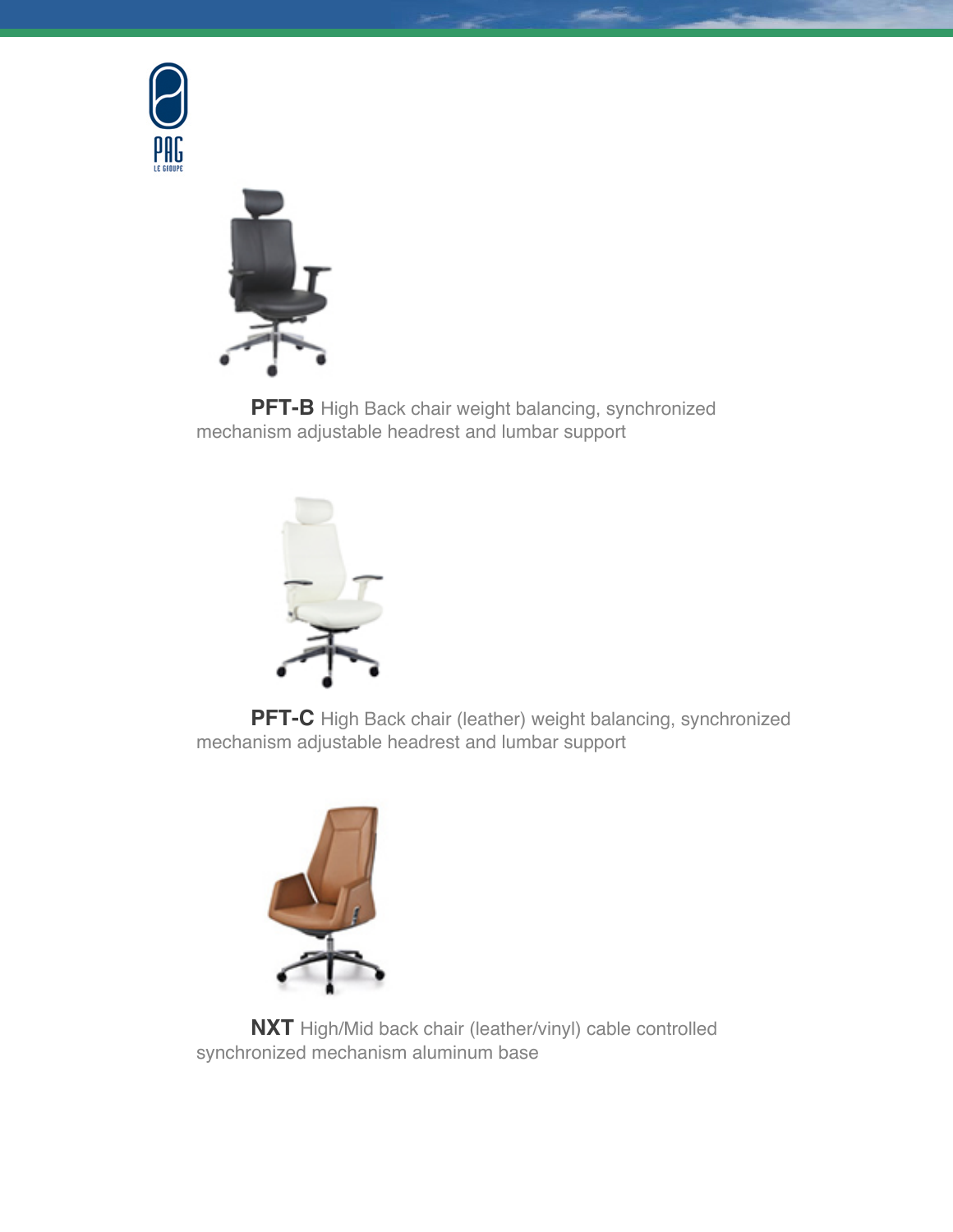



**WINNER** High/Mid/Low back chair leather/fabric/mesh upholstery Weight balancing mechanism synchronized with 4 locked positions aluminum/nylon base



**EIGHT-2** High Back Chair (leather) adjustable headrest and lumbar support A1 height adjustable armrest aluminum base



**FY-50** High/Mid/Low back chair aluminum fixed armrest synchronized mechanism aluminum base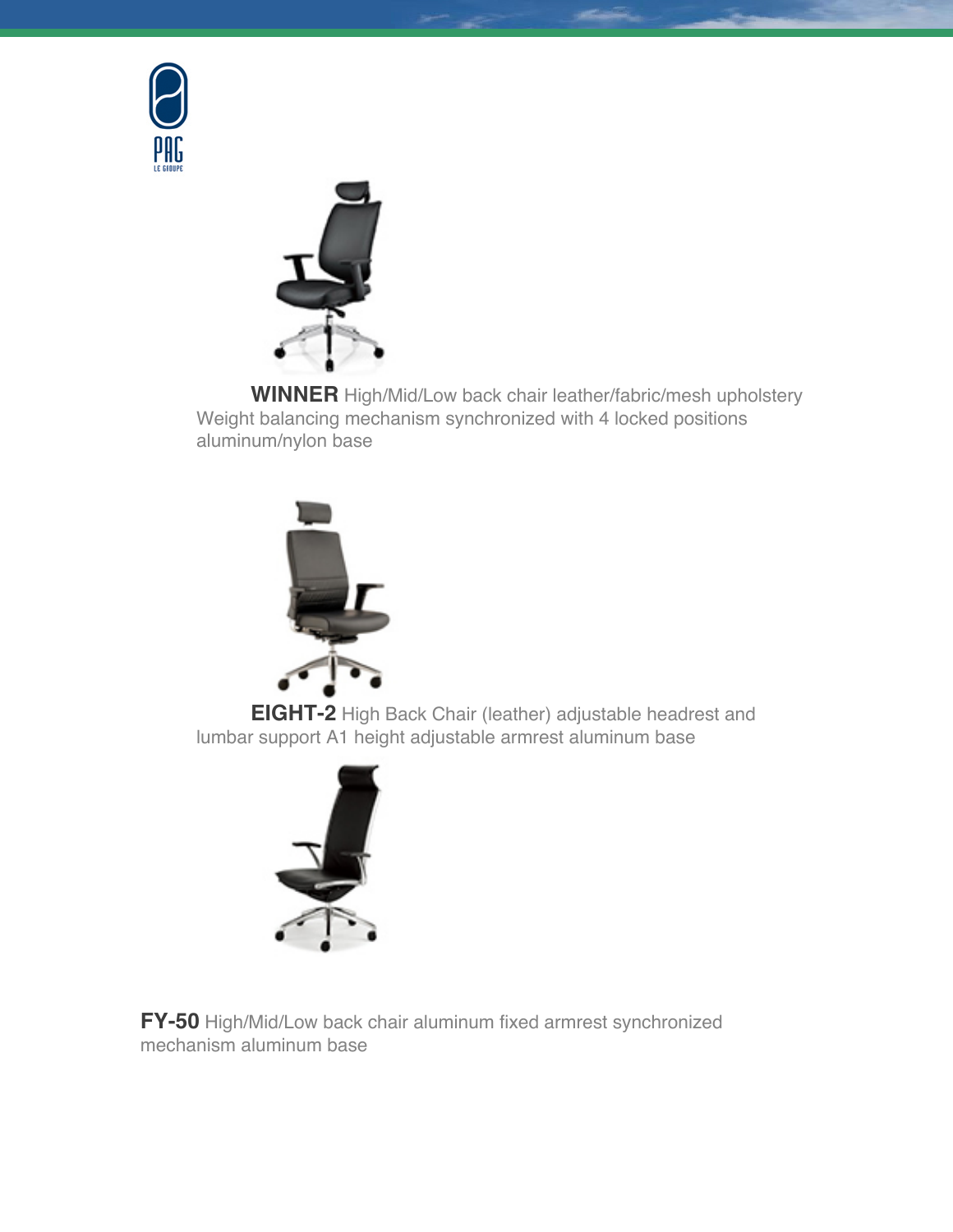



**TNU** High/Mid back chair (leather) fixed armrest aluminum base



**HLO** Low back chair (PU) fixed armrest simple tilt mechanism aluminum base



**MAS** High/Low back chair (PU) fixed armrest simple tilt mechanism aluminum base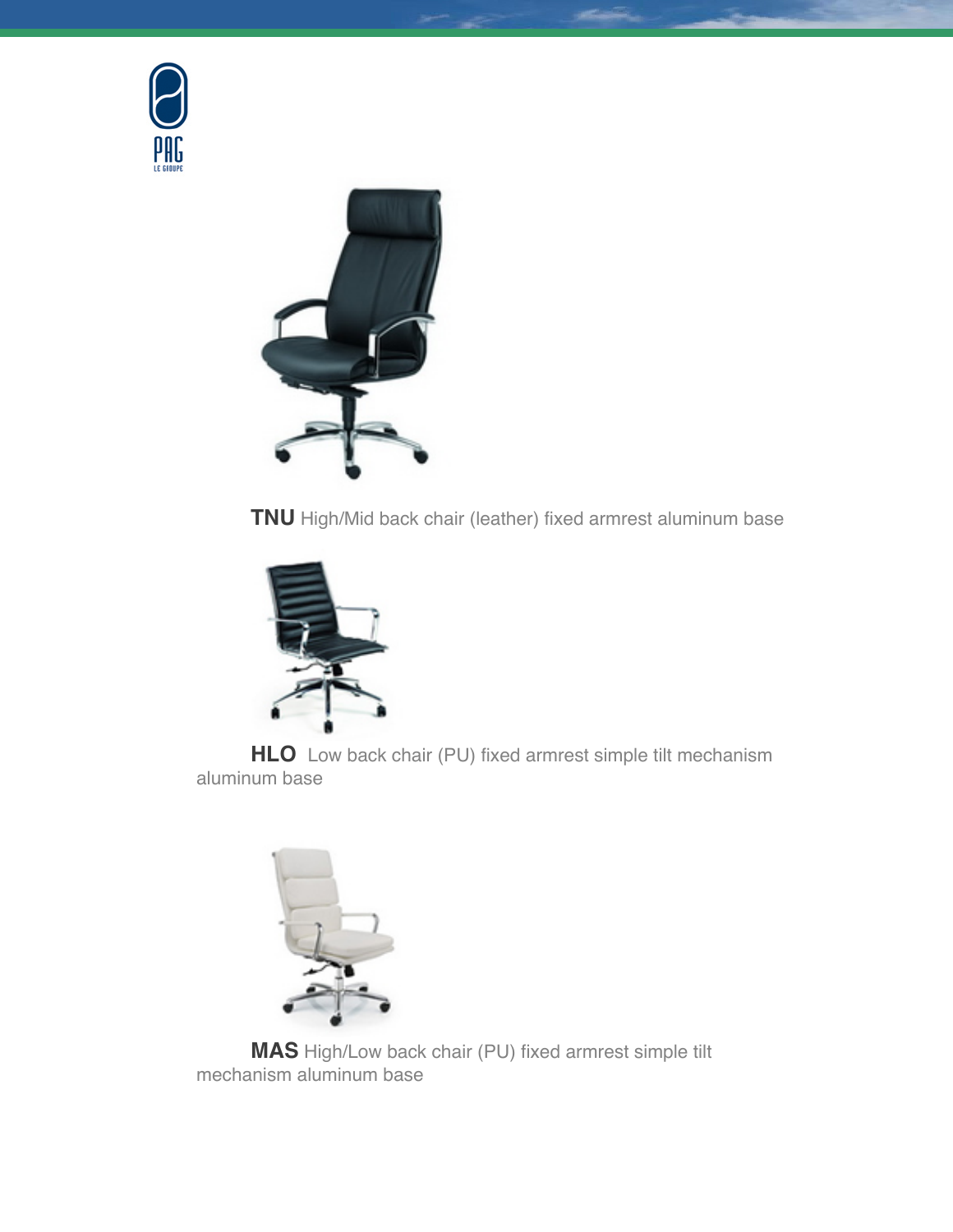



**SDM** High/Mid/Low back chair (leather) fixed armrest knee-tilt mechanism aluminum base



**AIR2** High/Mid back chair leather/fabric TW multi-function arm rest synchronized mechanism aluminum/nylon base



**AB-09** High/Mid back chair (leather) fixed armrest knee-tilt mechanism aluminum base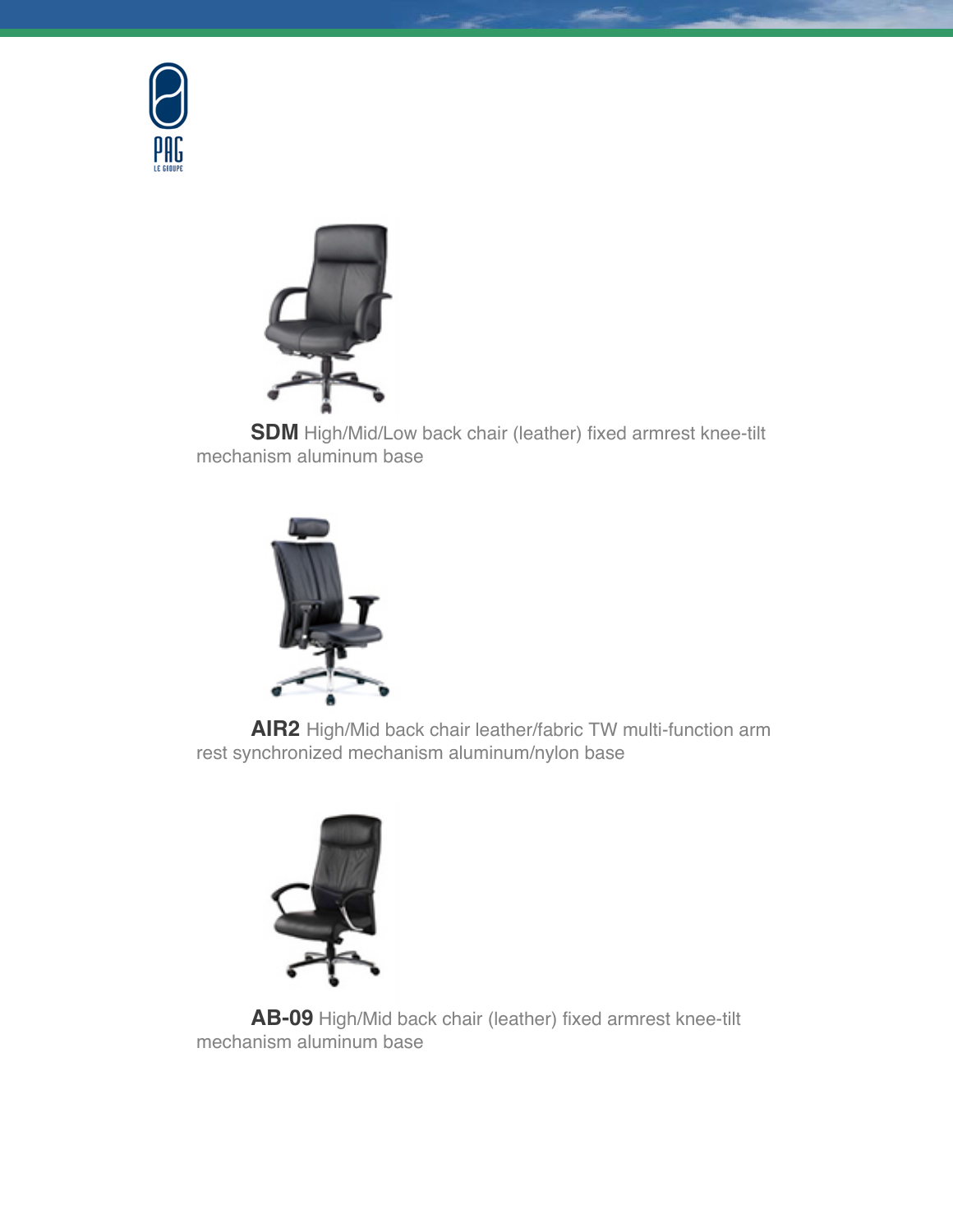



**PFB** High back chair (fabric) weight balancing, synchronized mechanism adjustable headrest and lumbar support



**PTC** High back chair (fabric) weight balancing, synchronized mechanism adjustable headrest and lumbar support



**MOTA** High back chair weight balancing, synchronized mechanism adjustable headrest and lumbar support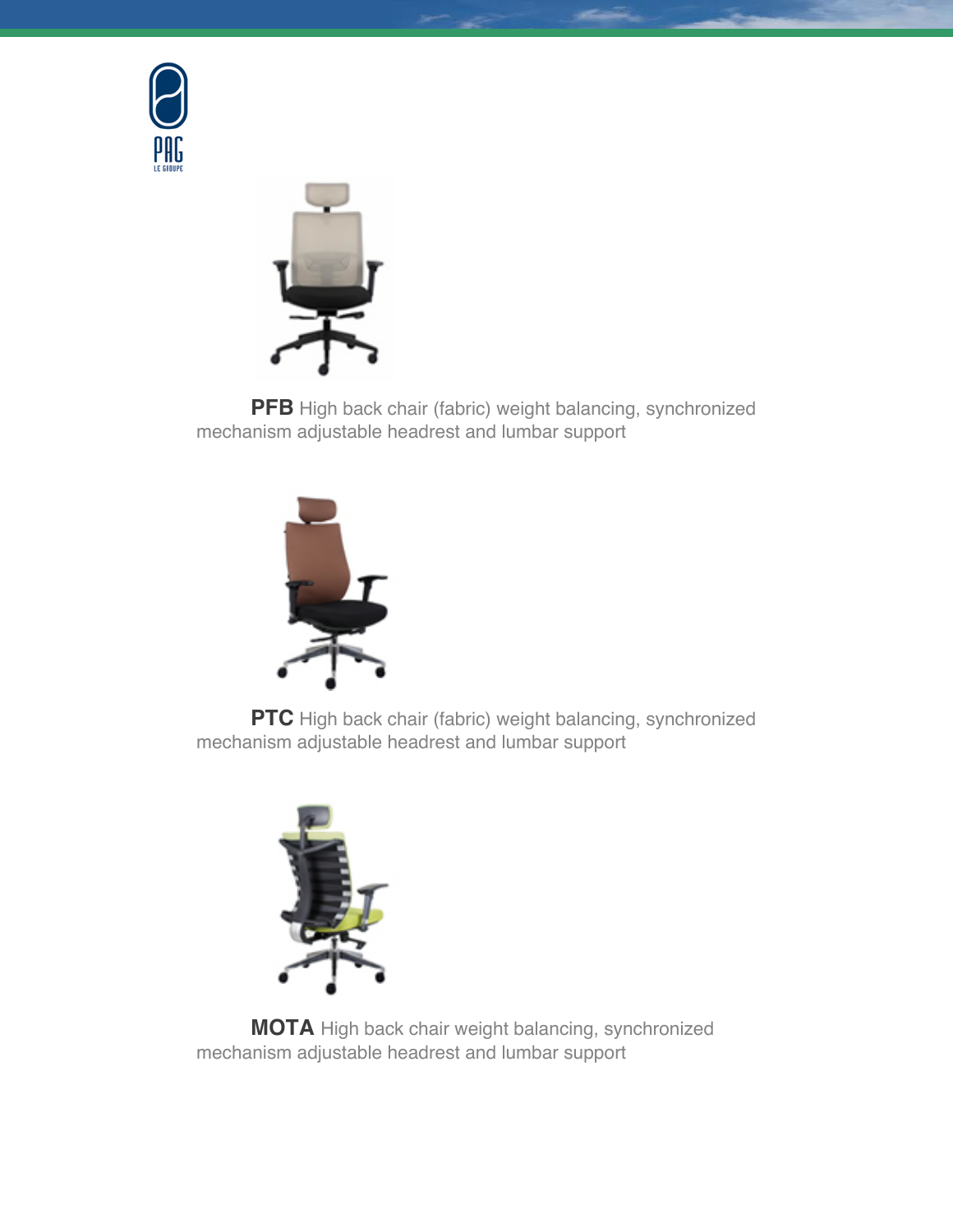



**TR** Mid back chair fabric/mesh upholstery swing motion mechanism fixed armrest nylon base



**WINN** High/Mid/Low back chair leather/fabric/mesh upholstery weight balancing mechanism synchronized with 4 locked positions aluminum/nylon base



**MIKO** High/mid back chair adjustable/fixed armrest weight balancing mechanism synchronized with 4 locked positions aluminum/nylon base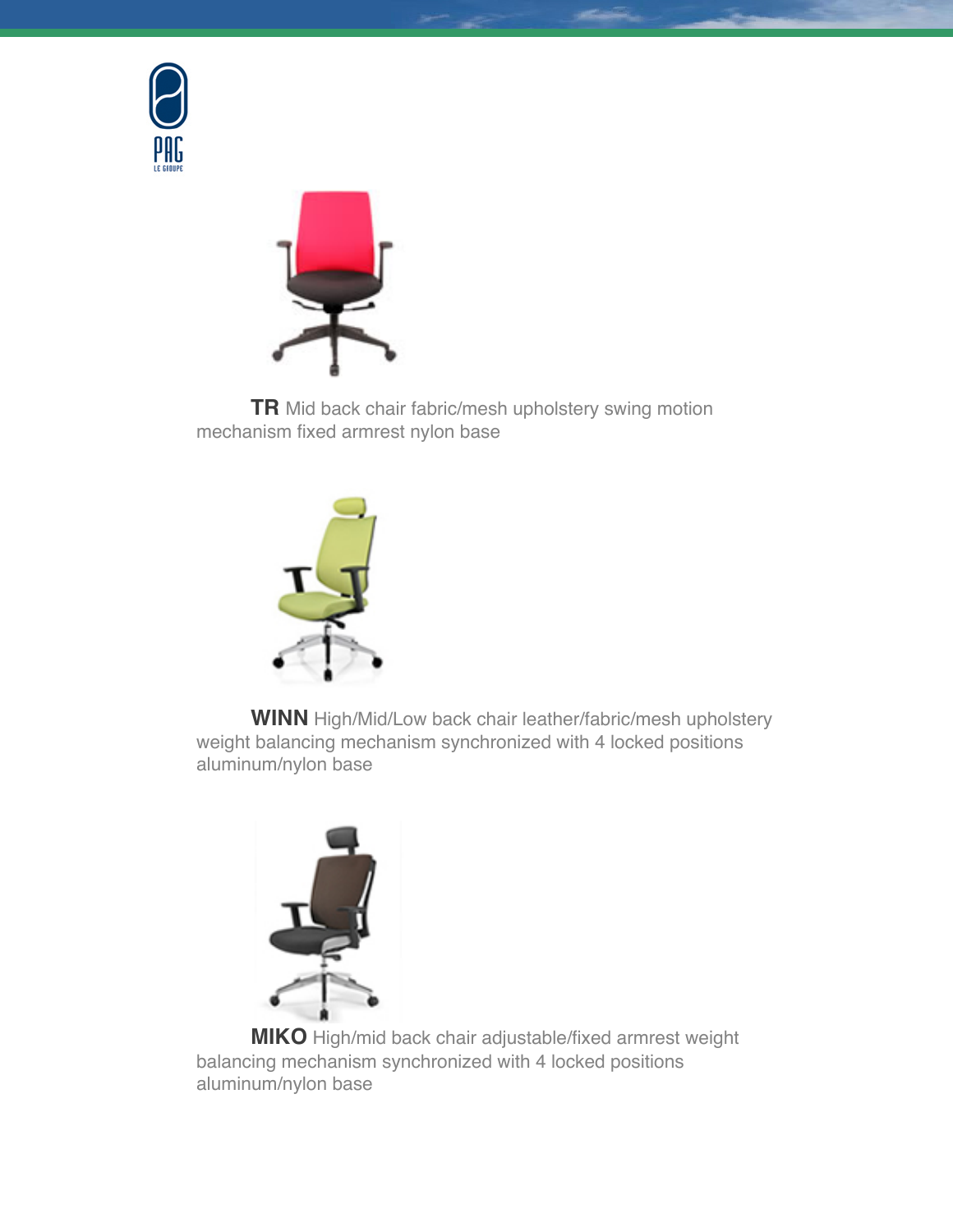



**C-PRAO** High/Mid back chair gas synchronized mechanism adjustable headrest lumbar support and armrest aluminum/nylon base



**GOAL** High/Mid back chair leather/fabric/mesh upholstery 5F multi-function armrest cable controlled mechanism aluminum/nylon base



**MC** High/Mid/Low back chair leather/fabric/mesh upholstery T-706 synchronized mechanism aluminum/nylon base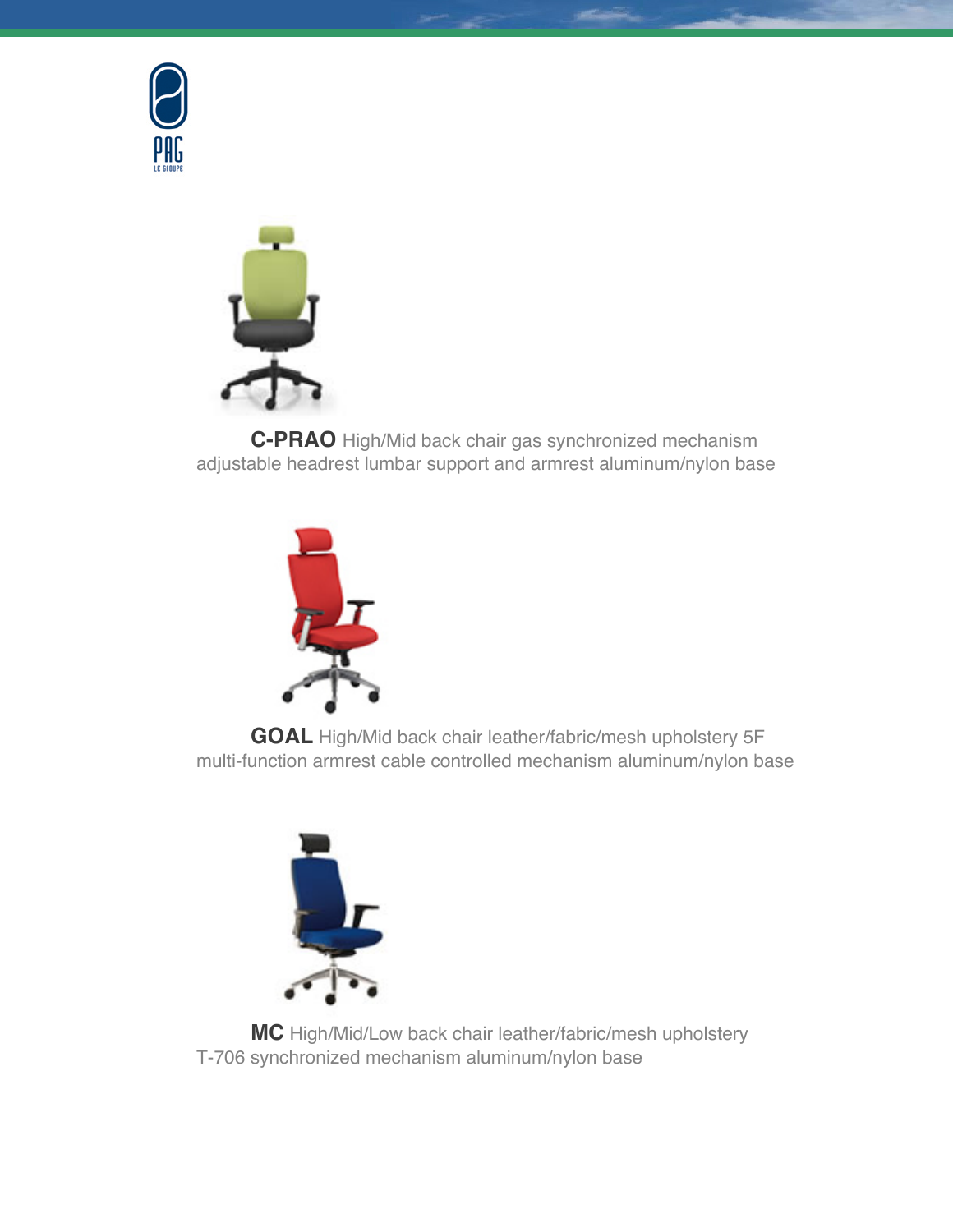



**ING-S** Low back chairSimple synchronized mechanism nylon base



**TDI** Low back chair IO height adjustable armrest 05-04A back tilting mechanism



**CASU** Mid back chair (fabric) synchronized mechanism AD46 height adjustable armrest nylon base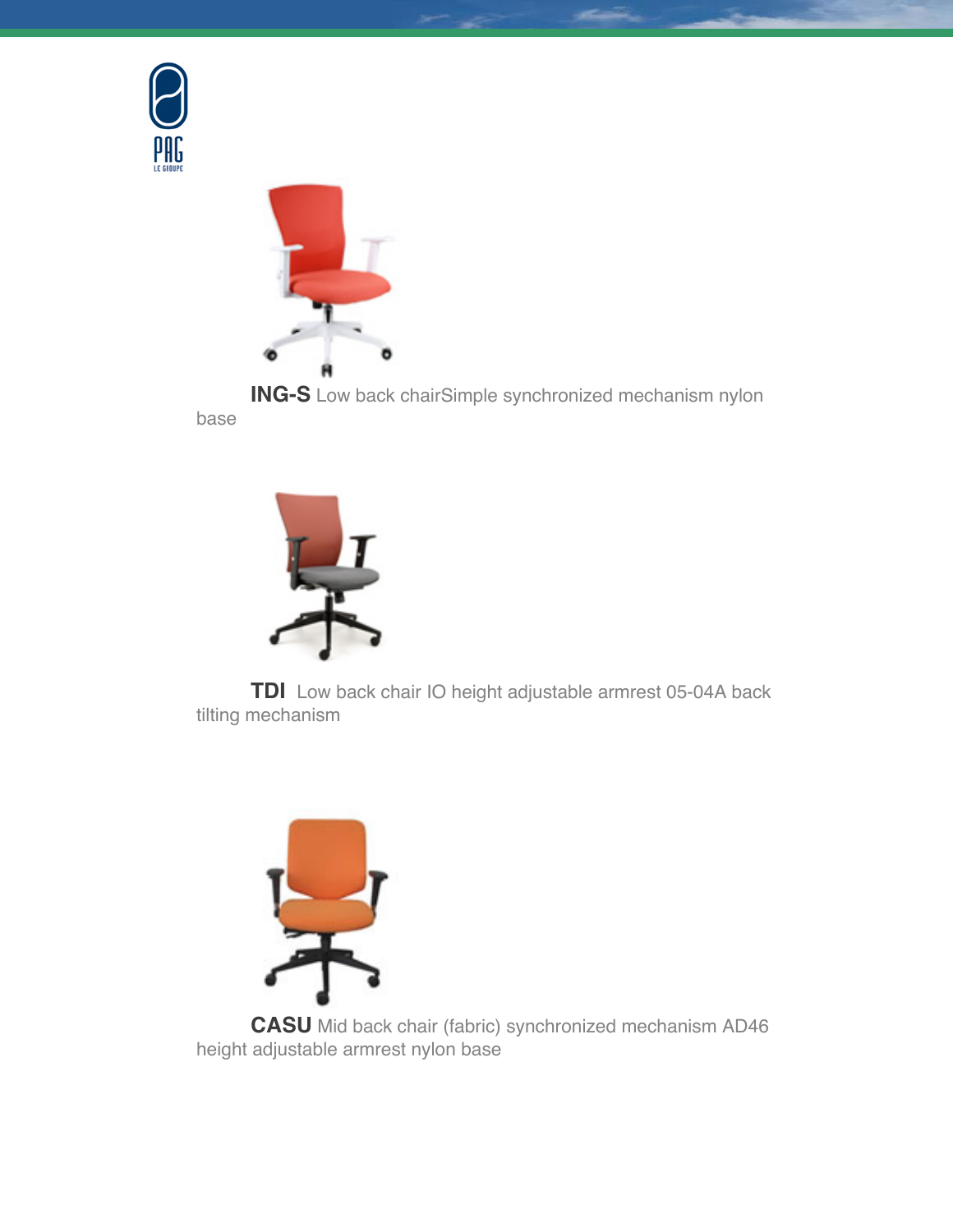



**JOMA** Mid back chair simple synchronized mechanism IO height adjustable armrest nylon base



**PCA** High back chair weight balancing, synchronized mechanism adjustable headrest and lumbar support



**PCC** High back chair weight balancing, synchronized mechanism adjustable headrest and lumbar support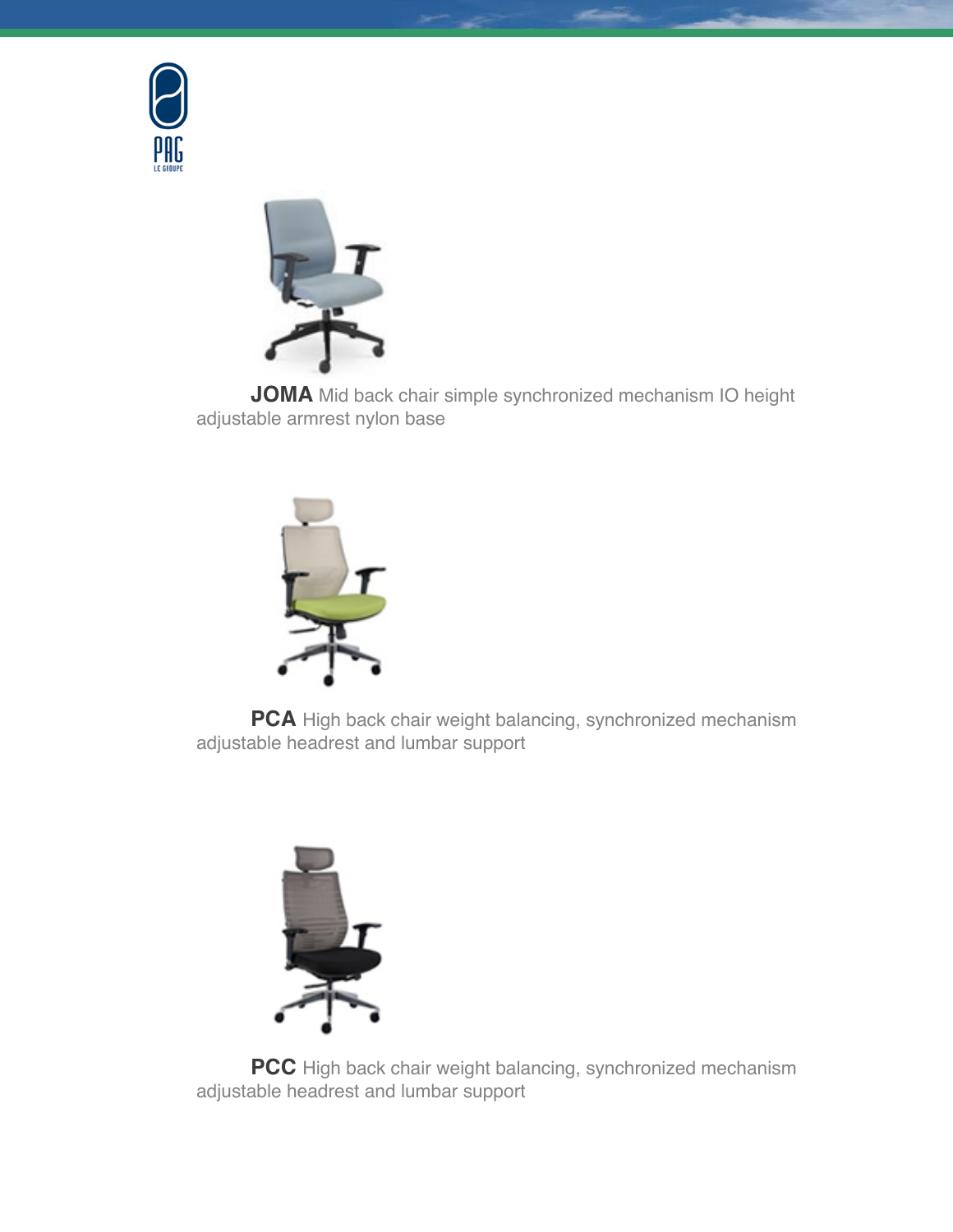



**PL-10** Middle back mesh chair, back in mesh and seat in fabric



**LOLA** High /Mid back chair adjustable/fixed armrest weight balancing mechanism synchronized with 4 locked positions aluminum/Nylon base



**NICO** Mid back chair fabric/mesh upholstery swing motion mechanism fixed armrest nylon base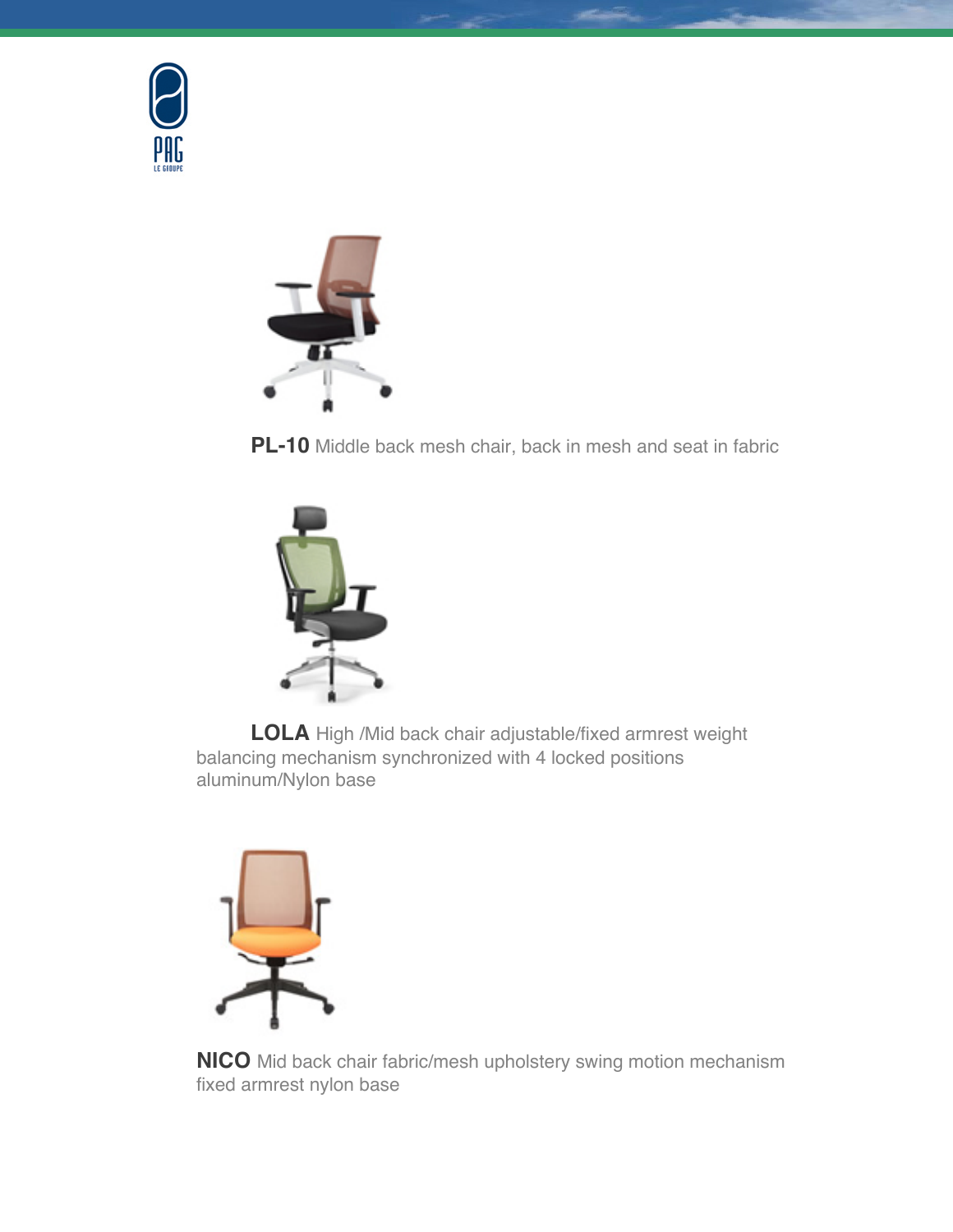



**ING-S** Low back chair simple synchronized mechanism nylon

base



**GOAL** High/Mid back chair leather/fabric/mesh upholstery 5F multi-function armrest cable controlled mechanism aluminum/nylon base



**T8** High/Mid/Low back chair leather/fabric/mesh upholstery T-706 synchronized mechanism aluminum/nylon base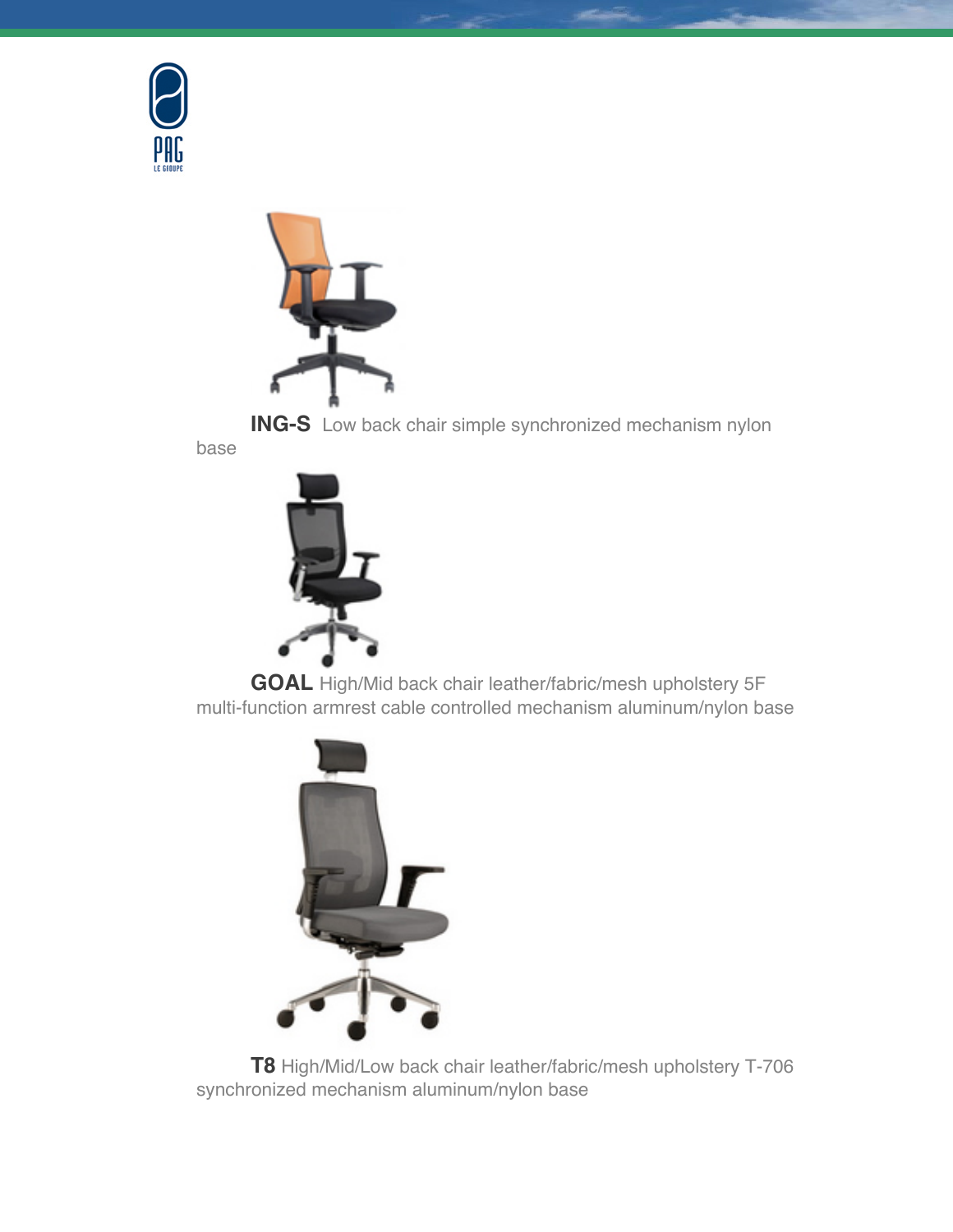



**KUL** Low back chair fabric/mesh upholstery height adjustable armrest 05-04A back tilting mechanism nylon base



**MUST** Low back chair fabric/mesh upholstery 05-04A simple synchronized mechanism nylon base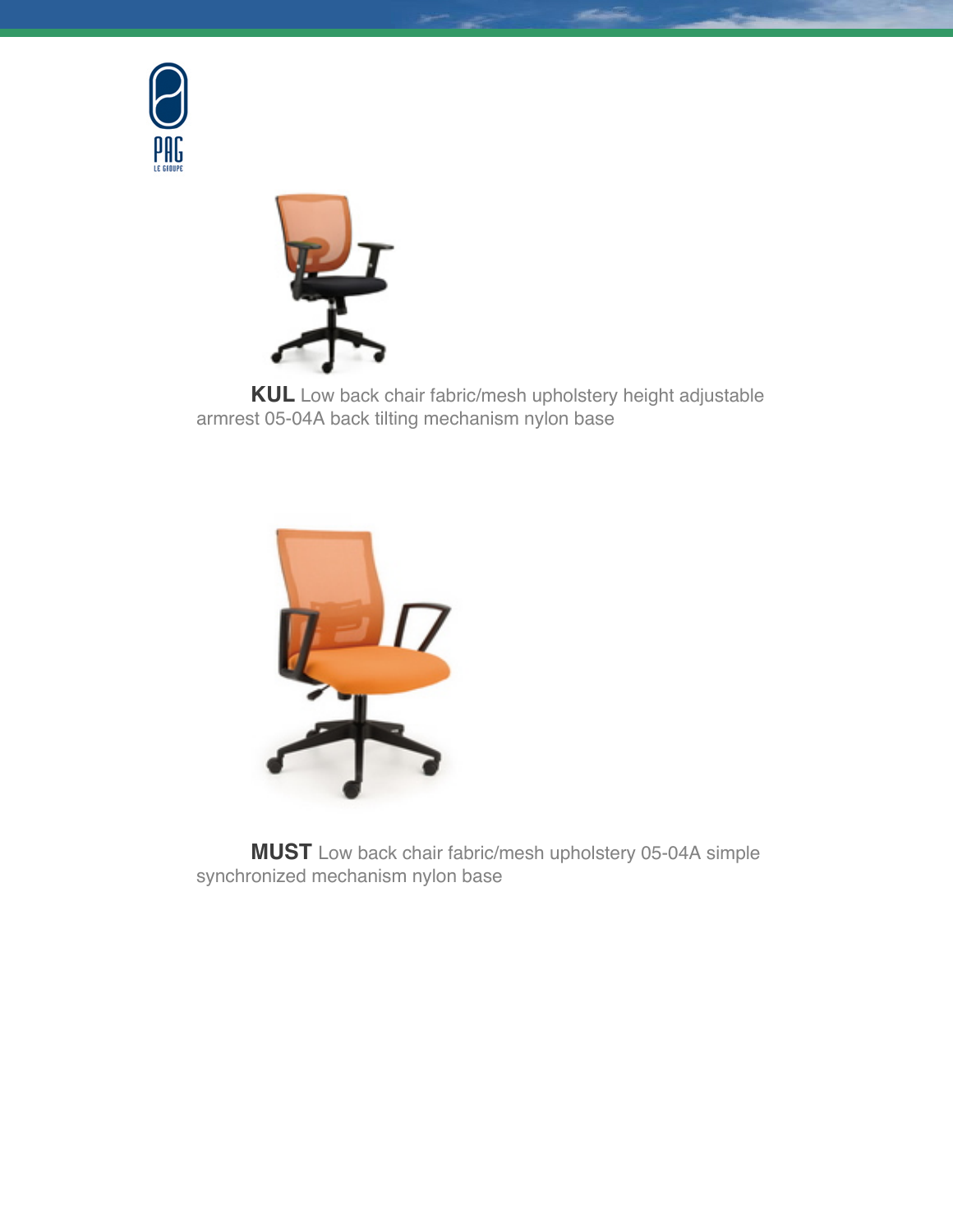



**PUR** Low back chair 05-4A back tilting mechanism nylon base



**AIM** Low back chair fixed armrest 05-04A back tilting mechanism nylon base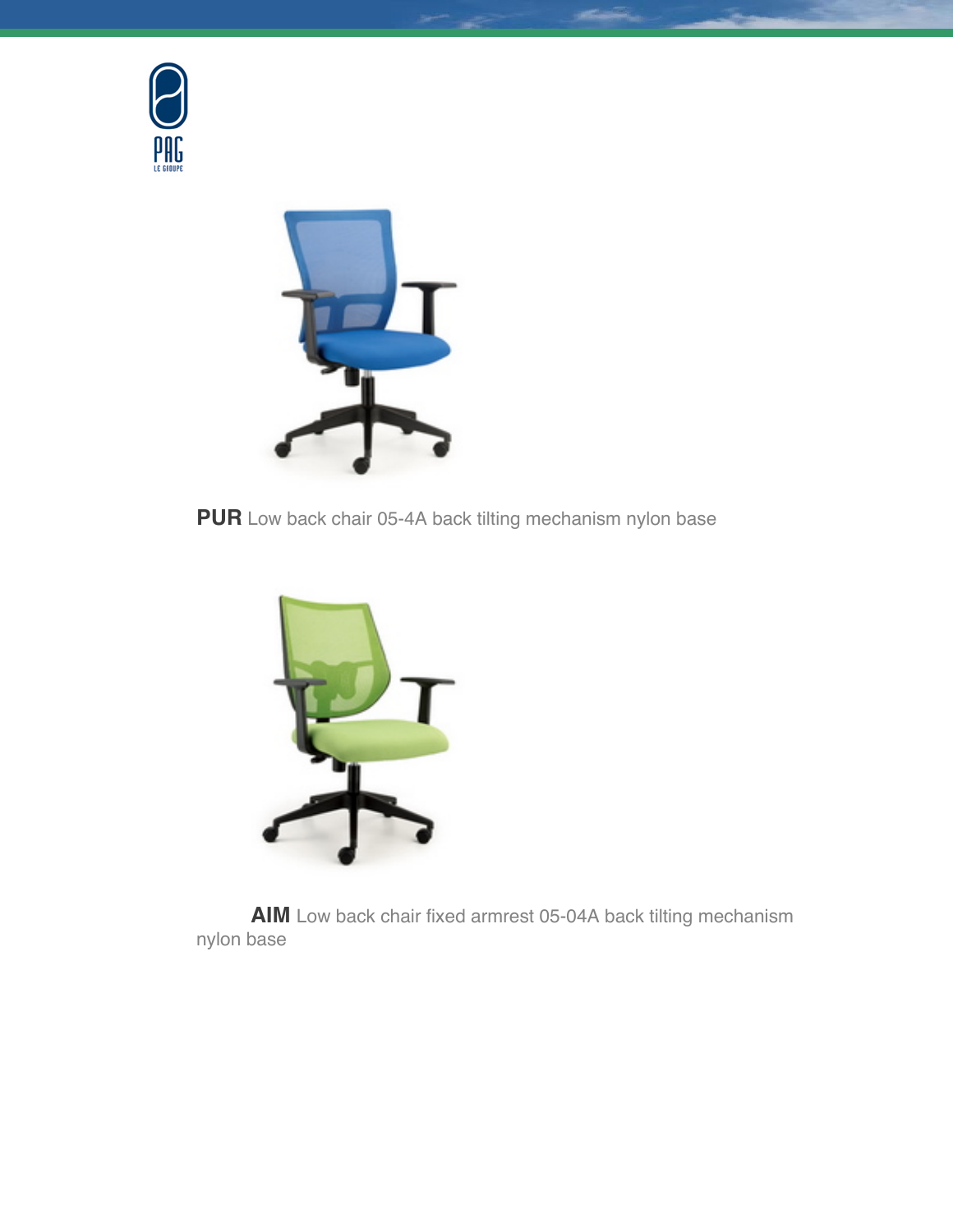



**GTECH** Only Mid back chair T706 synchronized mechanism nylon base



**INTELG** High/Mid back chair synchronized mechanism nylon base